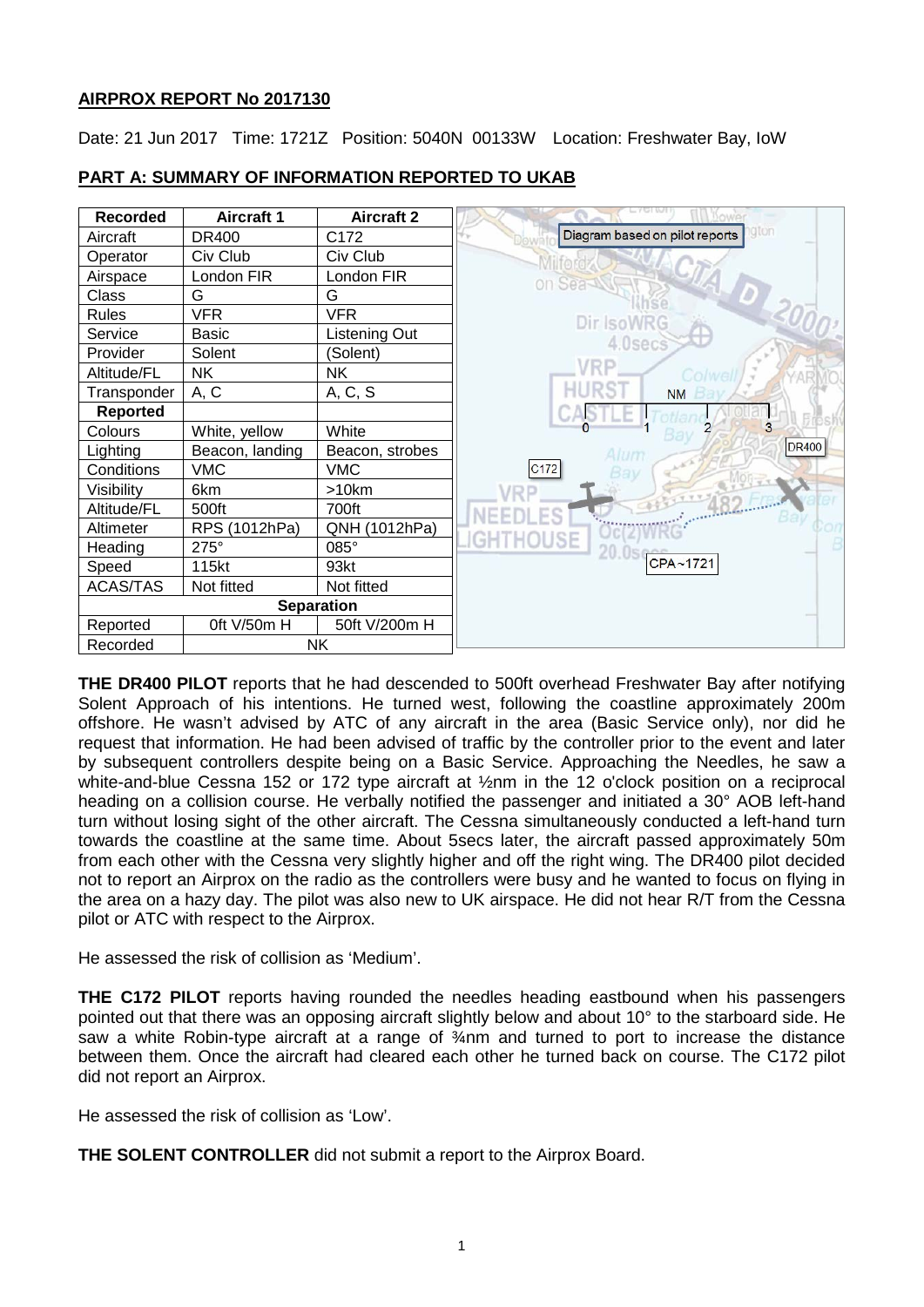## **Factual Background**

The weather at Bournemouth and Southampton was recorded as follows:

METAR EGHH 211720Z 15007KT CAVOK 23/17 Q1012= METAR EGHI 211720Z 18007KT 150V210 CAVOK 27/17 Q1012=

### **Analysis and Investigation**

# **CAA ATSI**

l

The DR400 pilot contacted Solent Radar at 1708:58, reported his altitude as 1700ft and his intention to route via Stoney Cross, Beaulieu and the Needles at 3000ft, before being transferred to Bournemouth Radar. The Solent controller allocated a transponder code of 3670 and a Basic Service was agreed. The C172 pilot, who was flying at 700ft in the vicinity of the Needles, reported listening out on the Solent Radar frequency, was transponding code 00[1](#page-1-0)1<sup>1</sup> and did not contact Solent Radar during this period.

At 1719:40, the DR400 pilot reported his intention to descend to 500ft in the vicinity of The Needles, which was acknowledged by the controller. Figure 1 shows the situation at 1719:55.



The C172 faded from radar cover at 1720:25 in the vicinity of the Needles, still indicating 700ft and 3nm west of the DR400 (Figure 2).

The DR400 then faded from the radar recording at 1720:40, whilst still tracking south, passing 1600ft in the descent, 2.9nm from the last observed position of the C172.

CPA could not be determined and it should be noted that there is no radar coverage available to Southampton ATC below these levels in this area. The controller was also sequencing inbound aircraft, including one which was deviating from a standard approach, as well as other traffic.

The DR400 pilot did not notify an Airprox on frequency and requested to transfer to Bournemouth Radar at 1723:30. Both aircraft were being operated in Class G airspace and the pilots were responsible for their own collision avoidance.

<span id="page-1-0"></span><sup>1</sup> The Southampton listening-out squawk at the time of the Airprox, now used as the Bournemouth listening-out squawk with Southampton now using 7011.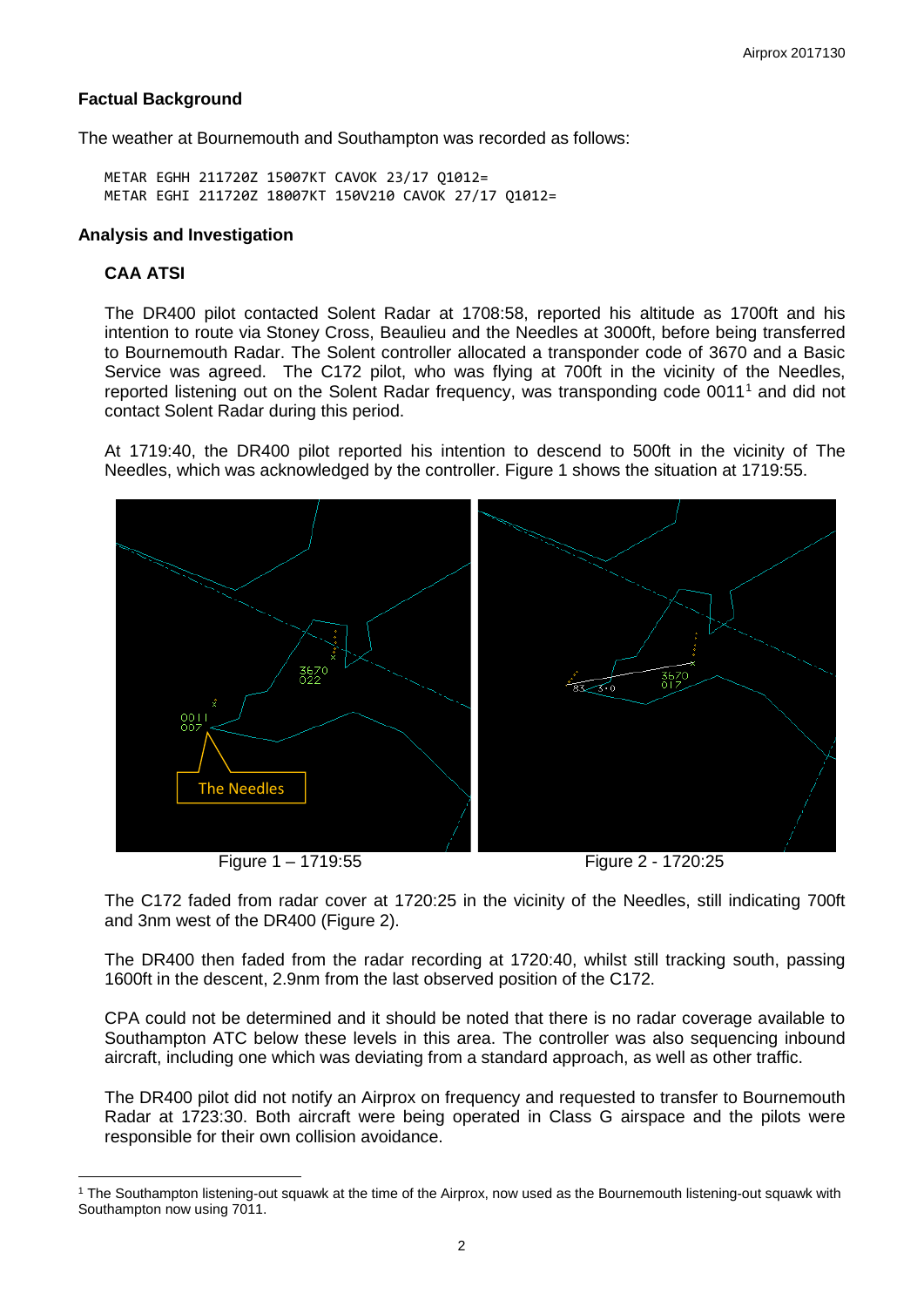### **UKAB Secretariat**

The DR400 and C172 pilots shared an equal responsibility for collision avoidance and not to operate in such proximity to other aircraft as to create a collision hazard<sup>[2](#page-2-0)</sup>. If the incident geometry is considered as head-on or nearly so then both pilots were required to turn to the right<sup>[3](#page-2-1)</sup>, notwithstanding their responsibility to avoid collision.

#### **Summary**

An Airprox was reported when a DR400 and a C172 flew into proximity at about 1721 on Wednesday 21<sup>st</sup> June 2017. Both pilots were operating under VFR in VMC, the DR400 pilot in receipt of a Basic Service from Solent Radar and the C172 pilot listening out on the Solent Radar frequency.

#### **PART B: SUMMARY OF THE BOARD'S DISCUSSIONS**

Information available consisted of reports from both pilots, radar photographs/video recordings and a report from the appropriate ATC authority.

Members noted that without surveillance or TAS, both pilots were reliant on see-and-avoid for deconfliction. This barrier worked, in that each pilot saw the other aircraft and turned to avoid collision, but their sightings were at a closer range than was desirable and resulted in the aircraft flying into proximity with an increased potential for collision. In light of previous Airprox around the Isle of Wight, members wondered whether a means of deconfliction or coordination could be employed. It was pointed out that the 'right-hand rule' would have accomplished such deconfliction but that with the introduction of SERA this rule was no longer a requirement. Notwithstanding, although the rule had been withdrawn, it was still CAA recommended best practice to fly to the right of line features, such as coastlines, which in this instance would have generated lateral separation between the 2 aircraft. Some members also felt that transmitting one's intentions could afford additional situational awareness to other pilots listening out on the same frequency, provided the calls were heard and assimilated.

The Board agreed that the cause of the Airprox had been the late sighting of each other's aircraft by the pilots but were content that, although the proximity was less than desirable, the descriptions and assessments of the incident were such that risk of collision had been averted.

### **PART C: ASSESSMENT OF CAUSE, RISK AND SAFETY BARRIERS**

Cause: A late sighting by both pilots.

Degree of Risk: C.

#### Safety Barrier Assessment<sup>[4](#page-2-2)</sup>

In assessing the effectiveness of the safety barriers associated with this incident, the Board concluded that the key factors had been that:

#### **ANSP:**

 $\overline{\phantom{a}}$ 

**Situational Awareness and Action** were assessed as **ineffective** because the aircraft faded from surveillance some minutes before CPA thus denying any possibility of ATC input.

<span id="page-2-0"></span><sup>2</sup> SERA.3205 Proximity.

<span id="page-2-1"></span><sup>3</sup> SERA.3210 Right-of-way (c)(1) Approaching head-on.

<span id="page-2-2"></span><sup>4</sup> The UK Airprox Board scheme for assessing the Availability, Functionality and Effectiveness of safety barriers can be found on the **UKAB Website**.